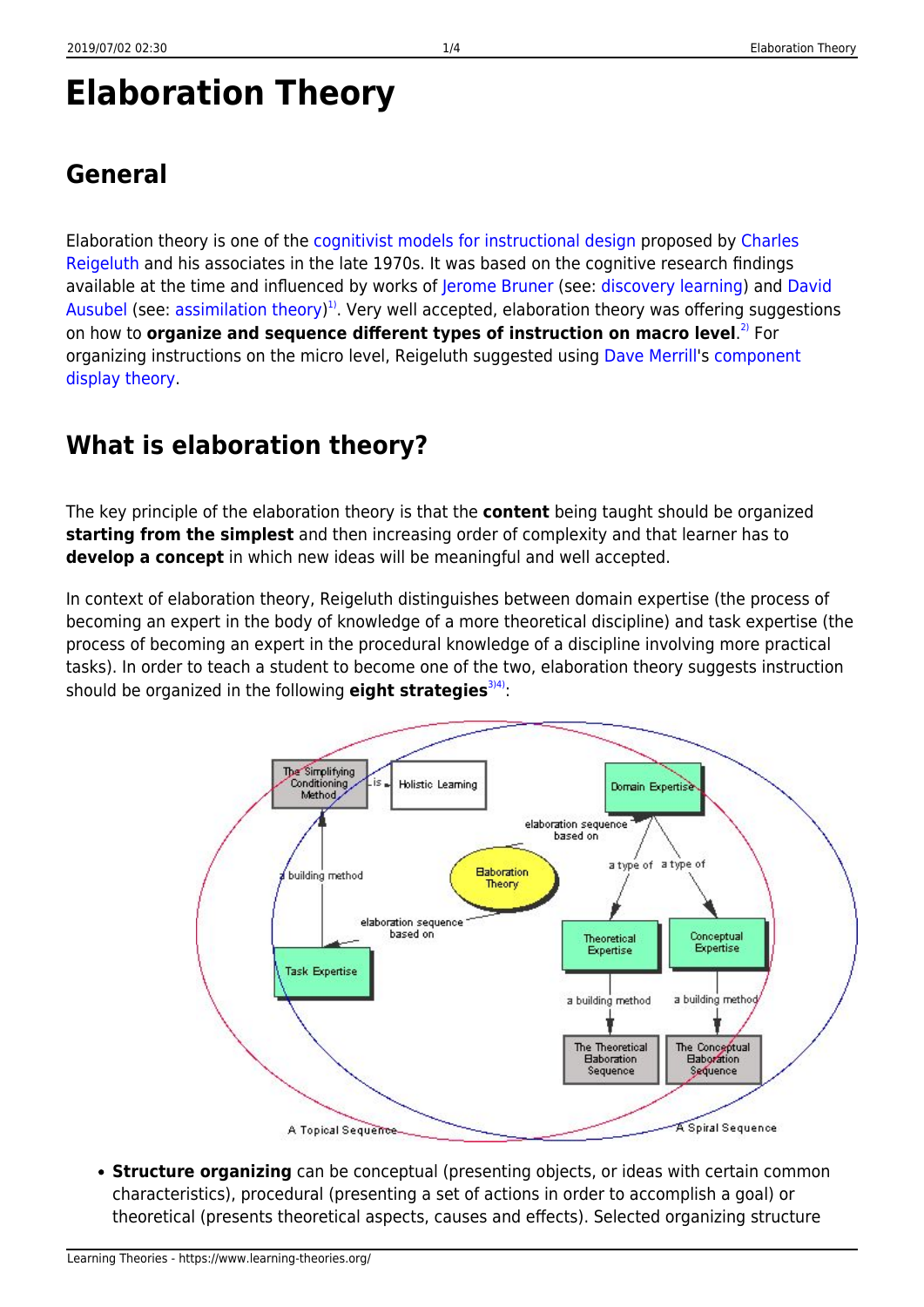must reflect course's main focus. According to Reigeluth, every course holds one of this three to be more important than the other two.

- Sequencing content<sup>[5\)](#page--1-0)</sup> in increasing order of complexity. Course should be started with the most basic and more complex ones should be built on them.
- **Within-lesson sequencing** can regardless to the organizing structure be **topical** (topic is studied in depth before moving to the next one) or **spiral** (firstly all topics are briefly introduced before going into details about each of them). Sequencing content **within a lesson** with respect to the selected type of organizing structure should:
	- for theoretically organized instruction present ideas from **simple to complex**,
	- for procedures present steps in their **order of appearance**, and
	- $\circ$  for conceptually organized instructions start from more familiar and general concepts.
- **Summarizers** (content reviewers) presented as a learned rule followed by example and practice materials.
- **Synthesizers** (diagrams, images or other) to enable easier meaningful integration and assimilation of new knowledge into existing knowledge.
- **Analogies** to enable easier relation of new knowledge to prior knowledge.
- **Cognitive strategy activators** in terms of images, diagrams or simply directions to mentally represent learned content.
- **Learner control** can also increase effectiveness of learning. Reigeluth suggest learners should practice control over instructional strategies and content.

[Criticisms](#page-1-0) of the elaboration theory resulted in a new more holistic approach presented by Reigeluth in 1992, called simplifying conditions method (SCM). In simplifying conditions method Reigeluth suggested instructional designers should "work with experts to identify a simple case that is as representative as possible of the task as a whole"<sup>6</sup>. This representative would serve as an epitome of the course.

## <span id="page-1-0"></span>**Criticisms**

The first criticism of elaboration theory applies to the fact that it is more a model or a design procedure than a learning theory. It has been suggested<sup>[7\)](#page--1-0)</sup> elaboration theory should be reformulated into a set of principles more related to the very process of learning.

Other criticisms of this theory come from **distinguishing between only three different knowledge types** (theories, procedures and concepts). This is a simplifying design constraint, yet there are surveys<sup>[8\)9\)10\)](#page--1-0)</sup> that resulted in different, sometimes significantly larger number of knowledge categories.

Another critic of this theory bases on the used assumption that most general concepts are always closest to learner's prior understanding, which has shown to be unfounded by Wilson and Cole<sup>11</sup>, especially in case of an ill-defined learning domain.

#### **Keywords and most important names**

- **Elaboration theory**, **domain expertise**, **task expertise**, **content sequencing**
- [Charles Reigeluth](http://www.indiana.edu/~syschang/decatur/bios/biographies.html)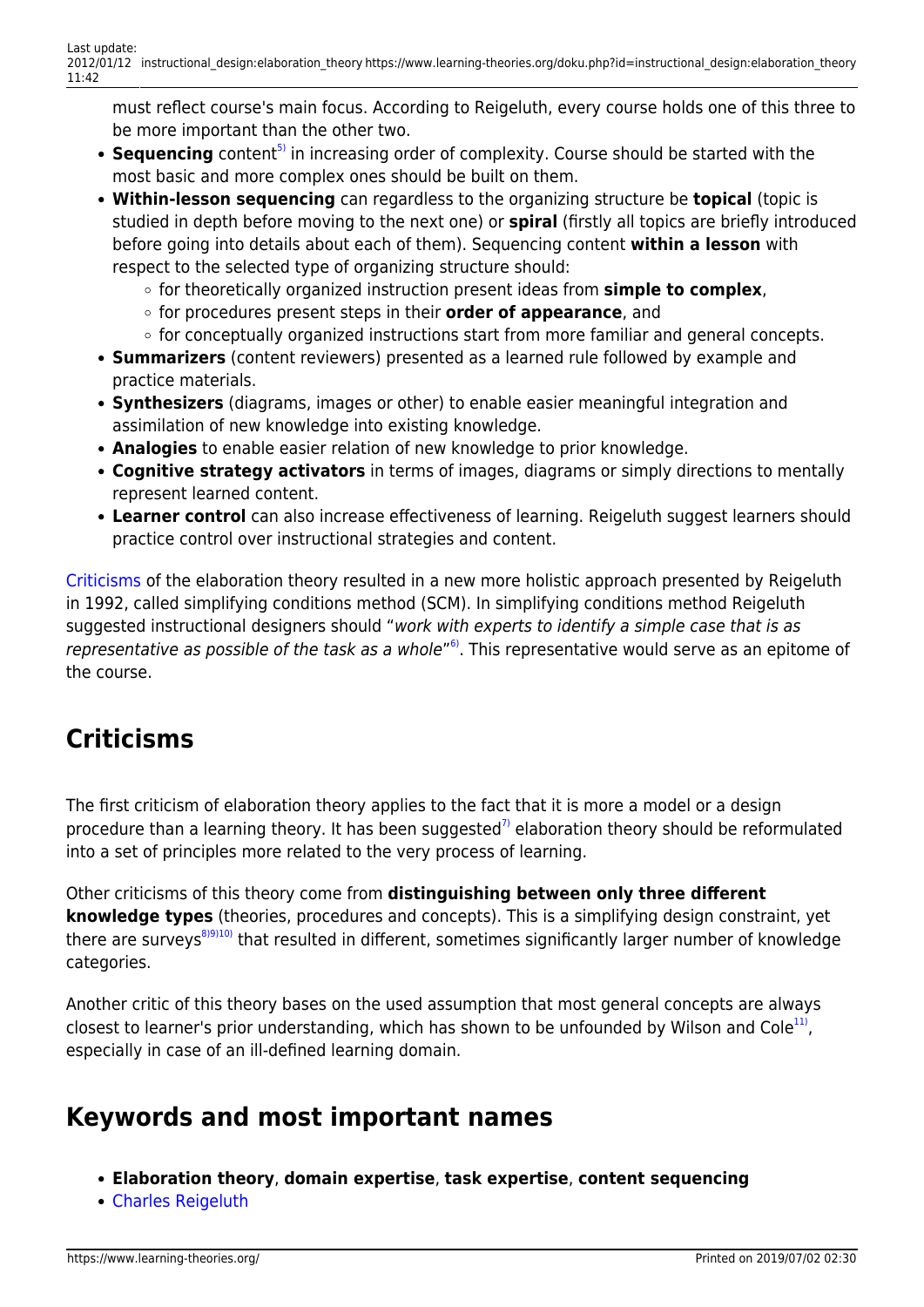## **Bibliography**

[Wilson, Brent, and Peggy Cole. A critical review of elaboration theory. Educational Technology](http://carbon.ucdenver.edu/~bwilson/elab.html) [Research an Development 40, no. 3: 63-79. September 1992.](http://carbon.ucdenver.edu/~bwilson/elab.html)

[Elaboration Theory \(Reigeluth\) at Learning Theories.](http://www.learning-theories.com/elaboration-theory-reigeluth.html) Retrieved March 11, 2011.

[TIP: Elaboration Theory \(C. Reigeluth\).](http://tip.psychology.org/reigelut.html) Retrieved March 8, 2011.

[Ho, Weny. Reigeluth's Elaboration Theory. Pennsylvania.](http://www.personal.psu.edu/wxh139/Elaborate.htm) Retrieved March 11, 2011.

## **Read more**

[Reigeluth, C.M. The elaboration theory: Guidance for scope and sequence decisions. In C.M. Reigeluth](http://books.google.hr/books?id=AbJc4Kg6XQoC&printsec=frontcover&dq=Instructional-design+theories+and+models&hl=hr&ei=xpTKTeuXBYWCOvWu0M8H&sa=X&oi=book_result&ct=result&resnum=1&ved=0CDkQ6AEwAA#v=onepage&q&f=false) [\(Ed.\), Instructional-Design Theories and Models: A New Paradigm of Instructional Theory. \(Volume II\).](http://books.google.hr/books?id=AbJc4Kg6XQoC&printsec=frontcover&dq=Instructional-design+theories+and+models&hl=hr&ei=xpTKTeuXBYWCOvWu0M8H&sa=X&oi=book_result&ct=result&resnum=1&ved=0CDkQ6AEwAA#v=onepage&q&f=false) [Hillsdale, NJ: Lawrence Erlbaum Assoc. 1999.](http://books.google.hr/books?id=AbJc4Kg6XQoC&printsec=frontcover&dq=Instructional-design+theories+and+models&hl=hr&ei=xpTKTeuXBYWCOvWu0M8H&sa=X&oi=book_result&ct=result&resnum=1&ved=0CDkQ6AEwAA#v=onepage&q&f=false)

[Reigeluth, Charles M. Elaborating the elaboration theory. Educational Technology Research and](http://www.springerlink.com/content/5767wv8842k78q2g/) [Development 40, no. 3: 80-86. September 1992.](http://www.springerlink.com/content/5767wv8842k78q2g/)

[1\)](#page--1-0)

[9\)](#page--1-0)

[Kearsley, Greg. Elaboration Theory \(C. Reigeluth\). The Theory Into Practice Database.](http://tip.psychology.org/reigelut.html) [2\)](#page--1-0) [Reigeluth, Charles M. In search of a better way to organize instruction: The elaboration theory. Journal](http://www.springerlink.com/content/m9380ql6k1107801/) [of Instructional Development 2, no. 3 : 8-15, 1979.](http://www.springerlink.com/content/m9380ql6k1107801/) [3\)](#page--1-0) [Reigeluth, Charles M. In search of a better way to organize instruction: The elaboration theory. Journal](http://www.springerlink.com/content/m9380ql6k1107801/) [of Instructional Development 2, no. 3 : 8-15, 1979.](http://www.springerlink.com/content/m9380ql6k1107801/) Cited by [Ho, Wenyi. Reigeluth's Elaboration](http://www.personal.psu.edu/wxh139/Elaborate.htm) [Theory.](http://www.personal.psu.edu/wxh139/Elaborate.htm) [4\)](#page--1-0) [Wilson, Brent, and Peggy Cole. A critical review of elaboration theory. Educational Technology](http://www.eric.ed.gov/ERICWebPortal/detail?accno=ED348040) [Research and Development 40, no. 3: 63-79, September 1992.](http://www.eric.ed.gov/ERICWebPortal/detail?accno=ED348040) [5\)](#page--1-0) Describes the order in which the information needs to be taught [6\)](#page--1-0) [Reigeluth, Charles M. Elaborating the elaboration theory. Educational Technology Research and](http://www.springerlink.com/content/5767wv8842k78q2g/) [Development 40, no. 3: 80-86. September 1992.](http://www.springerlink.com/content/5767wv8842k78q2g/) [7\)](#page--1-0) , [11\)](#page--1-0) [Wilson, Brent, and Peggy Cole. A critical review of elaboration theory. Educational Technology](http://carbon.ucdenver.edu/~bwilson/elab.html) [Research an Development 40, no. 3: 63-79. September 1992.](http://carbon.ucdenver.edu/~bwilson/elab.html) [8\)](#page--1-0)

[Alexander, Patricia A., Diane L. Schallert, and Victoria C. Hare. Coming to Terms: How Researchers in](http://rer.sagepub.com/content/61/3/315.abstract) [Learning and Literacy Talk About Knowledge. Review of Educational Research 61, no. 3: 315 -343. Fall](http://rer.sagepub.com/content/61/3/315.abstract) [1991.](http://rer.sagepub.com/content/61/3/315.abstract)

[Dreyfus, H. L., & Dreyfus, S. E. Mind over machine: The power of human intuition and expertise in the](http://books.google.hr/books?id=GHc-AQAAIAAJ&q=Mind+over+machine:+The+power+of+human+intuition+and+expertise+in+the+era+of+the+computer&dq=Mind+over+machine:+The+power+of+human+intuition+and+expertise+in+the+era+of+the+computer&hl=hr&ei=hTN2TeWDEofZsgbgyqiUBQ&sa=X&oi=book_result&ct=result&resnum=1&ved=0CCcQ6AEwAA) [era of the computer. New York: The Free Press. 1986.](http://books.google.hr/books?id=GHc-AQAAIAAJ&q=Mind+over+machine:+The+power+of+human+intuition+and+expertise+in+the+era+of+the+computer&dq=Mind+over+machine:+The+power+of+human+intuition+and+expertise+in+the+era+of+the+computer&hl=hr&ei=hTN2TeWDEofZsgbgyqiUBQ&sa=X&oi=book_result&ct=result&resnum=1&ved=0CCcQ6AEwAA) [10\)](#page--1-0)

[Winograd, T., & Flores, F. Understanding computers and cognition: A new foundation for design.](http://books.google.hr/books?id=2sRC8vcDYNEC&printsec=frontcover&dq=Understanding+computers+and+cognition:+A+new+foundation+for+design&hl=hr&ei=9zN2TcPeLs_1sgbL-NyDBQ&sa=X&oi=book_result&ct=result&resnum=1&ved=0CCcQ6AEwAA#v=onepage&q&f=false) [Norwood NJ: Ablex. 1986.](http://books.google.hr/books?id=2sRC8vcDYNEC&printsec=frontcover&dq=Understanding+computers+and+cognition:+A+new+foundation+for+design&hl=hr&ei=9zN2TcPeLs_1sgbL-NyDBQ&sa=X&oi=book_result&ct=result&resnum=1&ved=0CCcQ6AEwAA#v=onepage&q&f=false)